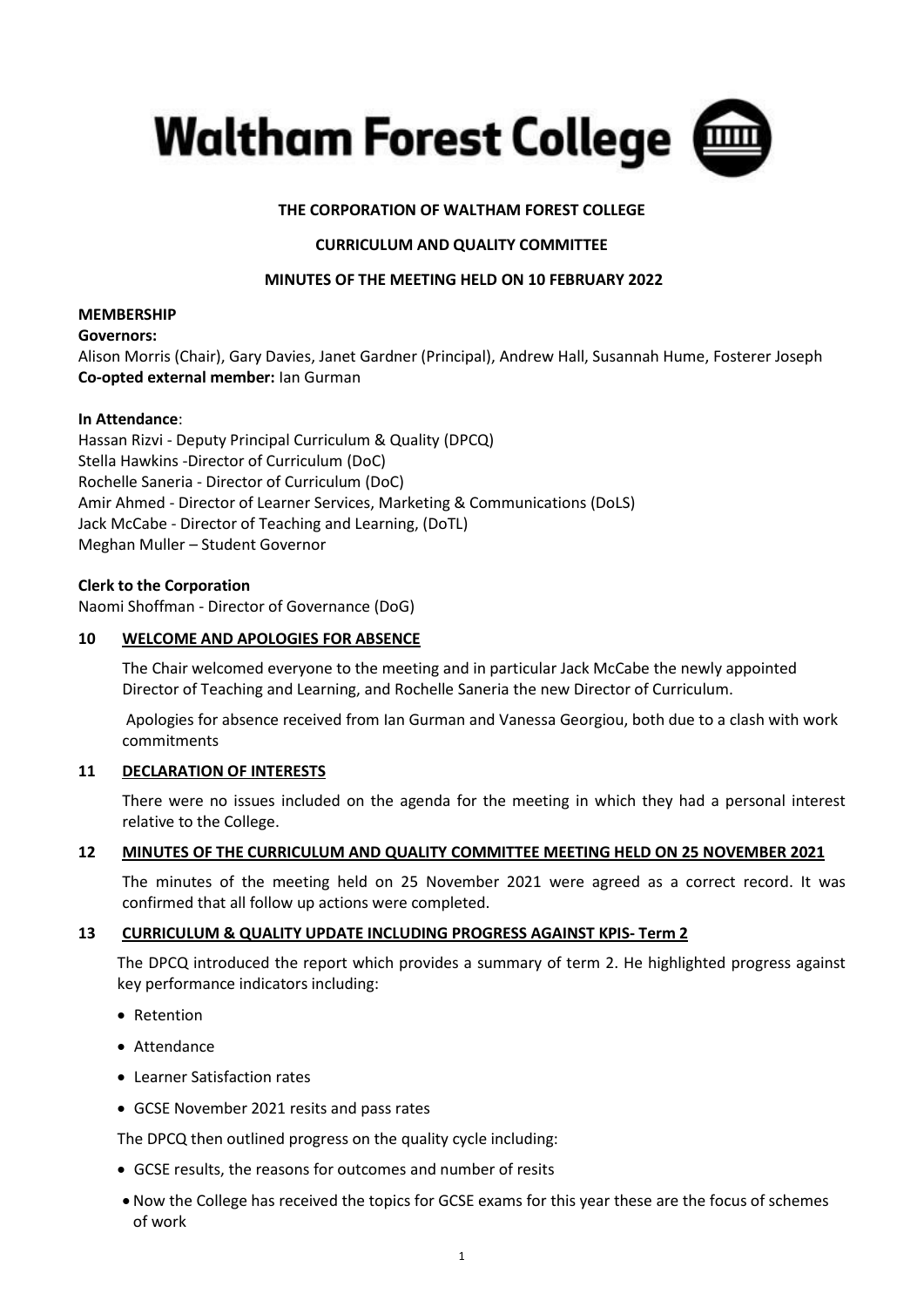- Good progress has been made on FS exams
- The College has now moved on to external assessments but it is too early to comment on achievement
- Work placements have been challenging but an action plan is in place
- UCAS applications have been submitted and we are awaiting the outcomes

A Governor asked in respect of the topics submitted for GCSE's what the general feeling is as to the impact this might have on the students' performance. The DPCQ explained the differences that have been introduced, how they have been presented. The revised schemes of work are in line with topics and students will be asked to answer more narrow and prescriptive questions.

A Governor asked if there is a link between attendance and retention rate. The DPCQ explained the issues and the particular cohort of learners that have been affected, which is due to many external factors such as work, Covid and care commitments. We have changed certain processes and offered support to enable learners to attend. Learners are still being encouraged to attend on site as far as is possible. The Principal expanded more on what the attendance issues are and how they are being addressed through changing working patterns. The Chair asked how this compares with other Colleges and the Principal responded that this seems to be an issue nationally.

A Governor asked how work placements compares with last year. The DPCQ said that last year there had been different ways of securing work placements, which were mainly remote, but this year we are still being impacted by Covid as many employers won't have students on site even if they are fully vaccinated. So, we are looking at other ways to provide work placements. Ofsted recognises the challenges with work placements and may recognise virtual placements.

A Governors asked whether there is going to be a further problem in attainment because of attendance, and the change in GCSE pass rates. The DPCQ explained how this is being addressed to maximise chances for students who need help. He explained the reasons for the Eng. and Maths variance but cautioned that we also need to wait for the new national averages to be published.

A Governor asked whether an evaluation has been carried out as to which of the activities and actions put into place have more impact on outcomes than others. She offered to help the team to look at how to prioritise activities. The DPCQ explained the activities taking place that are beginning to have impact but there is some way to go. The Principal advised that early indications show that attendance starting to improve. She welcomed the offer of support but in reality, it seemed to be a range of activities that work in tandem not necessarily something that can be formulaic.

# **The Committee noted the progress on the key aspects of curriculum and quality**

# **14. QIP UPDATE**

The DPCQ introduced the report and highlighted the following points:

- The key areas in the plan for improvement
- Identified courses where outcomes are not so good are being monitored through performance board meetings, deep dives and additional support needs for students.
- Maths entry level outcomes
- Attendance is being addressed through a combination of actions which will bring about improvement.
- The actions are reviewed regularly for impact.

A Governor asked -how does attendance feed into decisions about what courses are offered in the future. The DPCQ explained the range of factors that are considered in planning the curriculum with the biggest weighting being employer need and skills demand.

## **The Committee noted the progress on the Quality Improvement Plan for 2021- 22**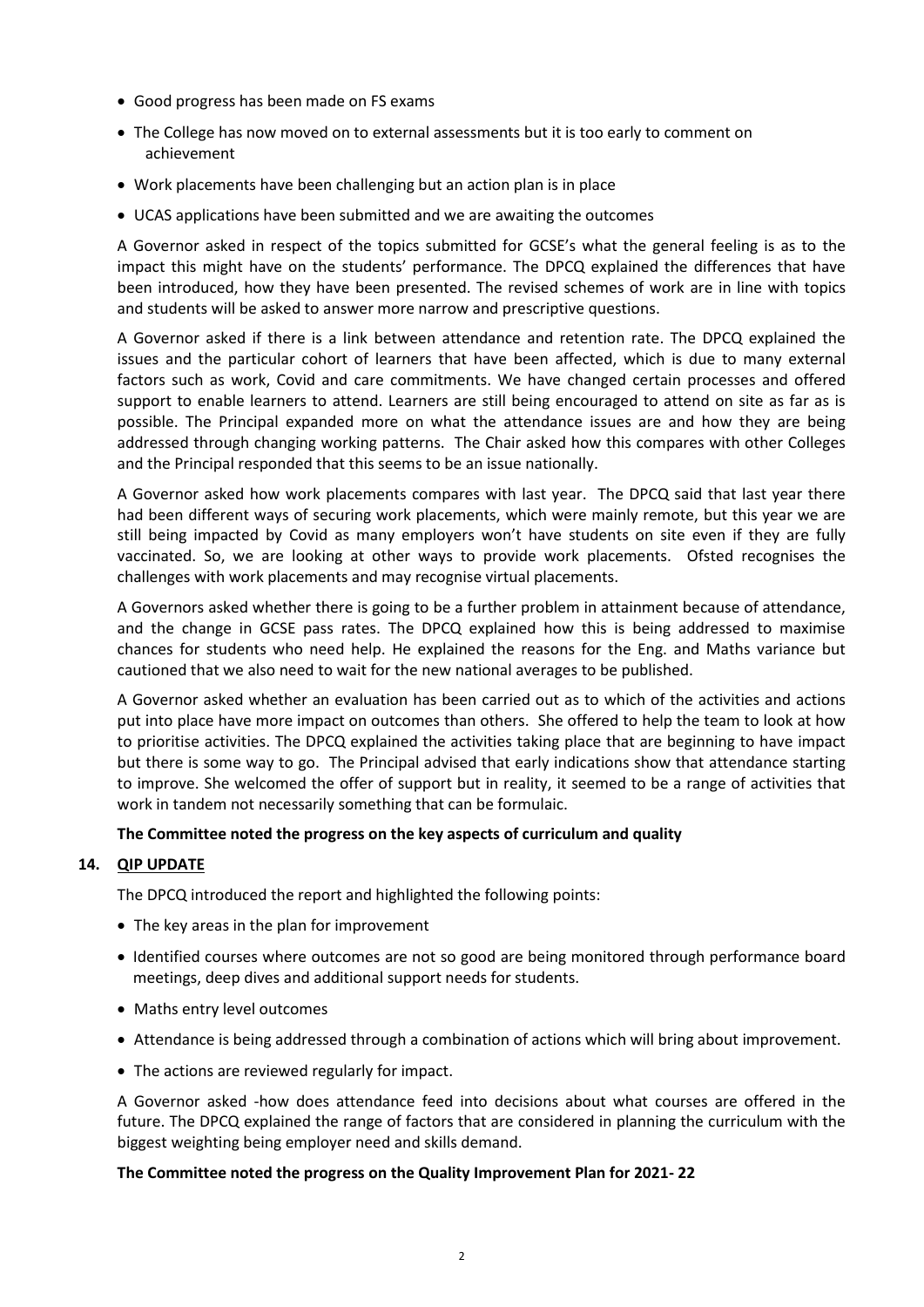# **15. LEARNER VOICE REPORT**

The DPCQ introduced the report which provides an update on the learner voice progress and actions. He advised that the QDP survey outcomes where mainly very positive.

The Student Governor and the DoLS were then invited to add a bit more around the concerns that were raised in the survey. The DoLS commented that there was a high response rate to the survey and highlighted the distance travelled in the upper quartile.

The student Governor reported that students feel safe in College and that for those who said they didn't feel safe it was more about outside of College such as transport, street lighting etc. The DoLS explained that while these are issues out of the College's control individual areas of concern have been addressed where possible.

The student Governor confirmed that students are receiving the AIG that they need. The DoLS said that the key is how we communicate to students what actions the College has taken in response to the learner voice feedback so we will be producing `you said we did` posters.

A Governors commented that he had been in the College and seen how safeguarding is addressed. He commended, along with other members, the high response rate which give a lot more weight to the outcomes.

Another Governor asked how focused are we on the relativities between the College and benchmark as she had picked up where the agreed percentages are relatively high against other institutions but low for WFC. The DPCQ and DoLS, said that there is still some work to be done around the phrasing of questions, as there needs to be a consistent approach. Other areas that are important are students' well-being, making sure they are empowered and looking after their and peers' mental health.

**The Committee noted the positive improvement in Learner voice feedback and actions being taken to ensure that all students feel safe and progress in their studies.**

## **16. SAFEGUARDING AND PREVENT REPORT**

The DoLS spoke to the report and highlighted the following points:

- There has been a decrease in referrals compared to the previous year
- The breakdown of all the safeguarding concerns and key categories and headlines.
- Sexual harassment and sexual violence are currently a focus of Ofsted
- The College has a live PREVENT action plan.
- A lot of positive work is being done by the College. around Mental health
- The Staff training that has been delivered during term including the recently added InCel

A Governor suggested contacting MIND in Hackney and Waltham forest who have some useful resources and material the College could use. The DoLS said he would follow this up

The Chair asked whether there were concerns that referrals may not be in line with what we hear from other quarters. The DoLS agreed that this could be the case and explained that the College will bring in experts where a particular issue is raised such as forced marriage. Also, when looking at key themes if referrals are low then staff will usually have had awareness sessions around said issues. The Principal said that as a College we have been very concerned about the number of learners and staff facing challenges in mental health which is causing extra stress on staff who are not experts in this and we are aware of added pressure put on staff, so this does not give a full picture.

The Committee thanked the DoLS for a very good and accessible report.

#### **The Committee:**

• **Noted the safeguarding trends and actions to mitigate risks**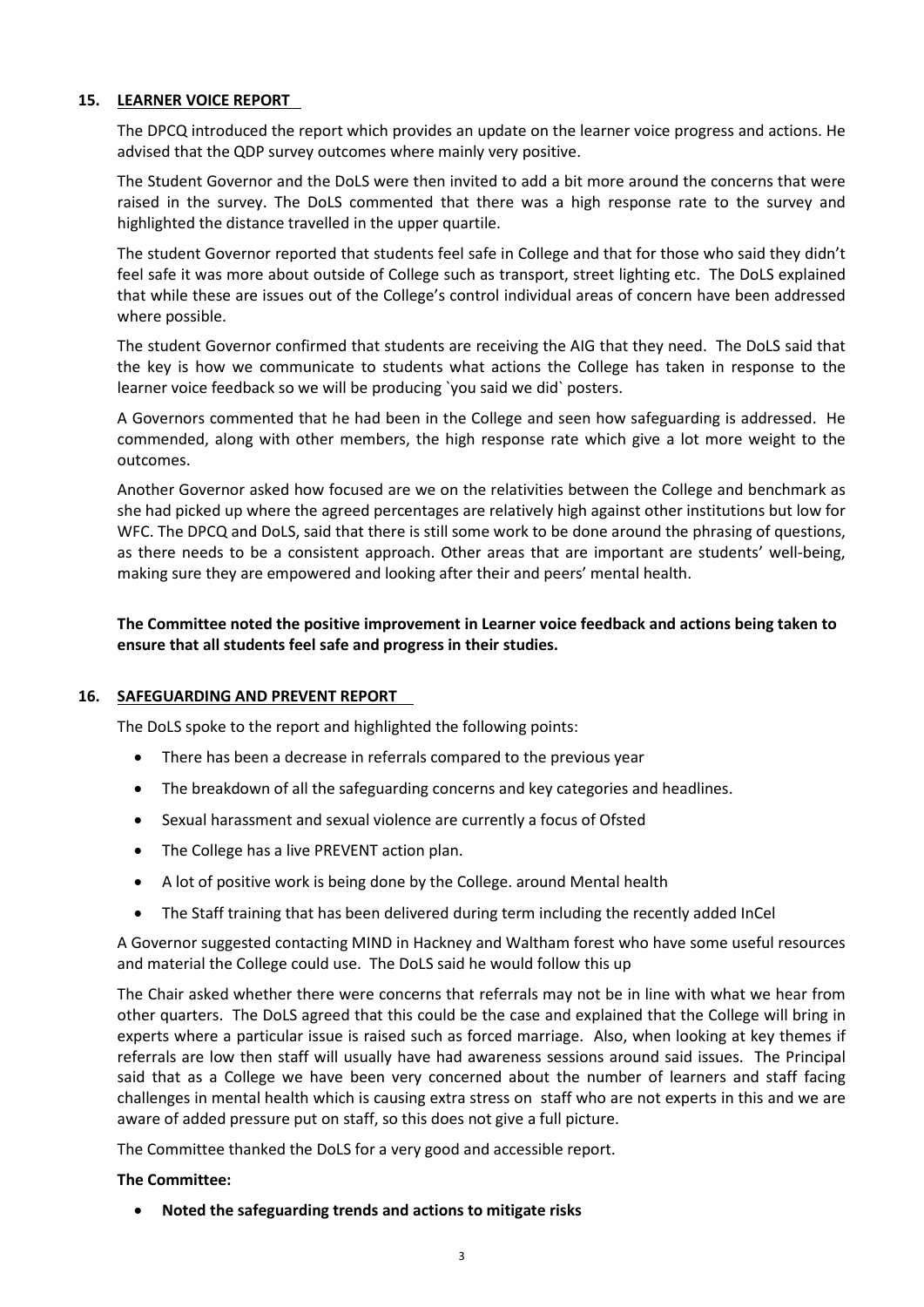## • **Noted work undertaken on the key theme sexual harassment and sexual violence**

## **17. PROGRESS REPORT FOR FE PROFESSIONAL DEVELOPMENT GRANT PROJECT**

The DPCQ spoke to this paper and highlighted the following points:

- This report went to the Finance and Resources Committee to monitor the financial side of it. The report is coming to this Committee to monitor quality
- The decisions to award the bid were delayed by 6-8 weeks so we were late in starting but are confident we will be able to deliver this.
- The College is now in receipt of the 60% of the grant and the remainder will be paid on completion of the project.
- There have been some concerns that the other College is behind schedule. We have shared this with the College and they have reassured us they will meet their target
- In terms of this College's progress it is planned for all staff to go out on industry placement and updating beyond the scope of the project.
- Staff feedback has been very positive.

The Principal said that this is a great project, but the challenge is that due to the lateness of the decision we have had to deliver in one term rather than over 6 months as it has to be completed by 31 March which is the DfE's financial year end. Staff have done a fantastic job delivering this along with everything else going on in the College. The Chair congratulated staff on this achievement.

## **The Committee noted the progress of the project**

#### **18. TEACHING AND LEARNING REPORT**

The DoTL spoke to this paper and highlighted the following points:

- The majority of lessons observed have met the expected ETF standards,
- Several deep dives have been carried out which have highlighted some clear strengths and good practice as well identifying key areas for improvement
- A range of initiatives have been introduced to support teachers, who have found returning to work challenging following the pandemic
- CPD, both internal and external, is ongoing

A Governor commended the five basic principles that have been introduced by the DoTL to drive behaviours. The Principal commented that the DoTL's work has already had impact as has the new DoC

Another Governor commended the very interesting paper and asked the DoTL how he has chosen the five principles and how is the positive shift being measured. The DoTL explained that he had picked the five from several aspects and explained the rationale and evidence for each one. He then explained how the impact is being measured which is low level at the moment but hopefully will be part of learning walks going forward.

The Chair asked what are the main challenges around TLA and the DoTL responded that they are the behaviours and expectations of learners which need to be embedded at the beginning of their studies.

#### **The Committee noted the on the key aspects of TLA**

#### **19. RISK REGISTER REVIEW**

The DPCQ highlighted the risks on the College risk register pertaining to this Committee and the actions being taken to mitigate risk

- Termly Performance boards are conducted to track and monitor the progress of curriculum deliver and quality, with actions being out in place, as warranted.
- College wide and bespoke CDP sessions are delivered to address areas for improvement with impact being measured through classroom drop-ins and Deep Dives.